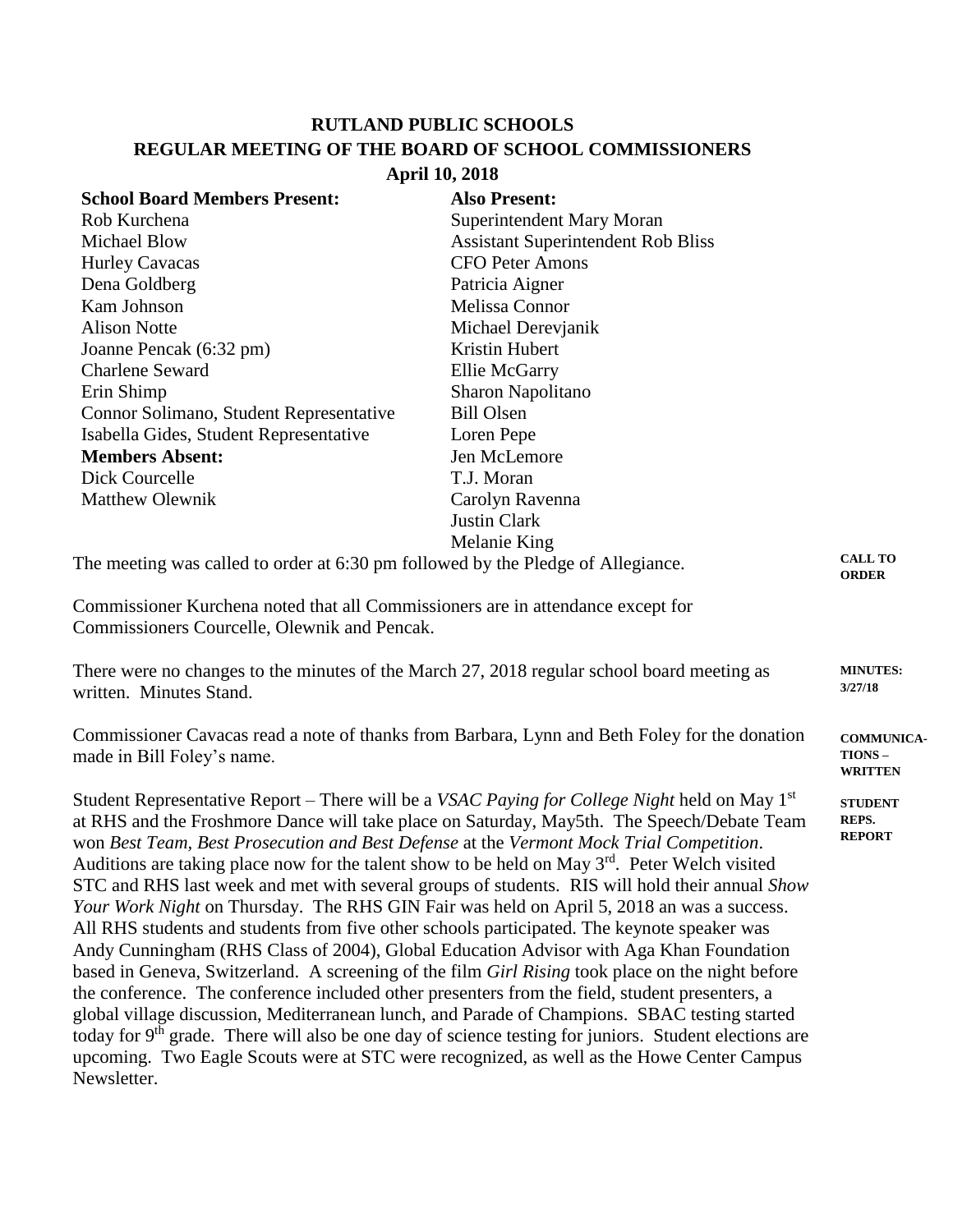Howe Center Report – Carolyn Ravenna reviewed the history of Howe Center Campus and success. More than 600 students have earned high school diplomas through the program over the past 29 years. Justin Clark (January graduate) and Melanie King spoke about their experiences at Howe Center Campus. Justin spoke about how he struggled to stay interested and worried about being able to complete high school. He noted that he got a fresh start and a school day he could manage while maintaining a job. He is currently working as an aide for the Tapestry Program and will join the Marines in the fall. Melanie spoke about vocational exploration and job shadowing in an RMS Science Class. Both students described a typical day at Howe Center Campus. Discussion revolved around capacity of program, wait lists, school to work opportunities, number of students in the program working, student documents (resumes, introductory letters, thank you letters,...), Howe Center Students attending STC, application process and integrating social emotional curriculum.

Central Office/Legislative Reports – Superintendent – Superintendent Moran thanked the Board for their continued support of programs like Howe Center Campus. She reviewed Legislative topics now in discussion, including: taxation and school funding, special education funding, extraordinary costs, the effects of the DMG study, Universal PreK, and gun reform. Superintendent Moran testified on H. 919 (Career Technical Education) today. Discussion centered on concerns regarding H. 919. **CENTRAL OFFICE REPORT**

Facilities and Finance – FY17 Annual Audit Report – Chief Financial Officer, Peter Amons reviewed the general audit and the A133 Report. The A133 is required for all districts who receive more than \$750,000 in Federal Grants. Mr. Amons touched on the Letter of Conveyance, the Management Letter, (there were no material findings), current issues, sweep accounts and interest rates, fixed assets, insurance coverage, liability (bonds), capacity for debt and choices for financing replacement of the artificial turf, net pension liability and fund balance. There were no findings in either report. Discussion revolved around electricity rates, shopping banks and diversification. **FY17 AUDIT REPORT**

Personnel - Motion by Cavacas/Notte to approve the Licensed and Non-licensed sections of the Personnel Memorandum No. 572 dated April 6, 2018, as recommended by the Superintendent of Schools. **MOTION: PERSONNEL MEMO #572**

Personnel Memo No. 572 was reviewed by Superintendent Moran and is attached.

There was discussion regarding confusion/duplication of RMS Baseball Coaches.

Motion by Cavacas was amended to approve the Licensed and Non-licensed sections of the Personnel Memo No. 572 dated April 6, 2018, save the RMS Baseball Coaches, as recommended by the Superintendent of Schools.

Issue was clarified and resolved. No second was made to the amended motion.

Motion by Cavacas/Notte (restated original motion) to approve the Licensed and Non-licensed sections of the Personnel Memorandum No. 572 dated April 6, 2018, as recommended by the Superintendent of Schools.

Motion carried unanimously by all those in attendance.

Addendum to Personal Memo # 572 dated April 10, 2018 was distributed.

Motion by Cavacas/Shimp to approve the Licensed and Non-licensed sections of the Addendum to Personnel Memorandum No. 572 dated April 10, 2018, as recommended by the Superintendent of Schools.

**MOTION: ADDENDUM PERSONNEL MEMO #572**

**HCC REPORT**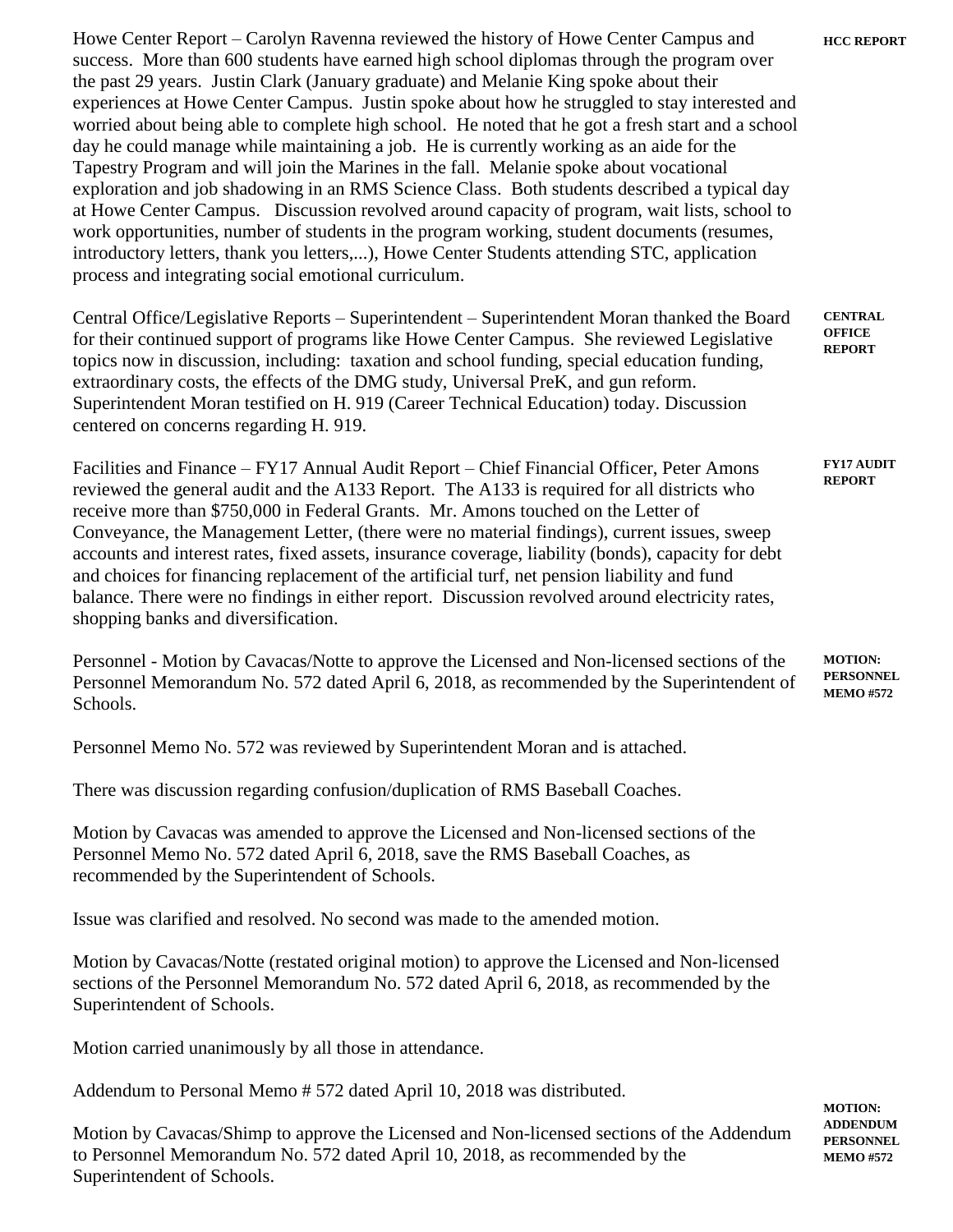| Addendum to Personnel Memorandum No. 572 was reviewed by Superintendent Moran and is<br>attached.                                                                                                                                                                                                                                                                                                                                                                                                                                                                                                                                                                                                                                                                                                                                                                                                                                                                                                                                                                                                                                                                                                                                                                                                                    | <b>ADDENDUM</b><br><b>PERSONNEL</b><br><b>MEMO #572</b><br>CONT. |
|----------------------------------------------------------------------------------------------------------------------------------------------------------------------------------------------------------------------------------------------------------------------------------------------------------------------------------------------------------------------------------------------------------------------------------------------------------------------------------------------------------------------------------------------------------------------------------------------------------------------------------------------------------------------------------------------------------------------------------------------------------------------------------------------------------------------------------------------------------------------------------------------------------------------------------------------------------------------------------------------------------------------------------------------------------------------------------------------------------------------------------------------------------------------------------------------------------------------------------------------------------------------------------------------------------------------|------------------------------------------------------------------|
| Motion passed unanimously.                                                                                                                                                                                                                                                                                                                                                                                                                                                                                                                                                                                                                                                                                                                                                                                                                                                                                                                                                                                                                                                                                                                                                                                                                                                                                           |                                                                  |
| Policy Committee - Motion by Shimp/Johnston to accept the following policies for second reading<br>and to table Policy # 5670 to take back to committee to review the language.                                                                                                                                                                                                                                                                                                                                                                                                                                                                                                                                                                                                                                                                                                                                                                                                                                                                                                                                                                                                                                                                                                                                      | <b>MOTION:</b><br><b>POLICY</b>                                  |
| #5310- Expenditures (minor language changes)<br>#5340 – Borrowing of Funds (updated to emphasize needed approval from Board of<br>$\bullet$<br>School Commissioners)<br>#5430 – Contracts for Services and Materials (corrected to emphasize "school district,"<br>rather than "school")<br>#5510 - Accounting of Funds (updated to reflect that any significant changes will be<br>$\bullet$<br>brought to the Board)<br>#5610 – Insurance (updated to reflect current practice, and "Board of School"<br>Commissioners."<br>#5620 – Asset Inventories (updated by moving second paragraph to the first paragraph),<br>#5640 - Facility Inspections (minor edit), #5650 - (updated "Board of School<br>Commissioners")<br>#5650 – Free and Reduced Lunch Program (updated, "Board of School Commissioners)<br>$\bullet$<br>#5711 – Transportation (reordering of language)<br>#5730 – Transportation of Disabled Students (updated to reflect current law and practice)<br>$\bullet$<br>#5750 – School Bus Safety Program (updated to reflect proper title of Director of<br>$\bullet$<br>Buildings, Maintenance, Grounds and Transportation)<br>#5780 - Naming School Buildings (updated to reflect that the naming of school buildings<br>$\bullet$<br>is at the discretion of the Board of School Commissioners) |                                                                  |
| Motion passed unanimously by all those in attendance.                                                                                                                                                                                                                                                                                                                                                                                                                                                                                                                                                                                                                                                                                                                                                                                                                                                                                                                                                                                                                                                                                                                                                                                                                                                                |                                                                  |
| New Business - None                                                                                                                                                                                                                                                                                                                                                                                                                                                                                                                                                                                                                                                                                                                                                                                                                                                                                                                                                                                                                                                                                                                                                                                                                                                                                                  | <b>NEW</b><br><b>BUSINESS</b>                                    |
| Old Business – School Board Committee Assignments – Assignments were distributed and<br>attached. Commissioner Blow will also serve on the Activities/Athletic Council.                                                                                                                                                                                                                                                                                                                                                                                                                                                                                                                                                                                                                                                                                                                                                                                                                                                                                                                                                                                                                                                                                                                                              | <b>OLD BUSINESS</b>                                              |
| Motion by Kurchena/Cavacas to adjourn at 7:37 pm.                                                                                                                                                                                                                                                                                                                                                                                                                                                                                                                                                                                                                                                                                                                                                                                                                                                                                                                                                                                                                                                                                                                                                                                                                                                                    |                                                                  |

Motion carried.

Respectfully submitted, Betty A. Kapitan, Recording Secretary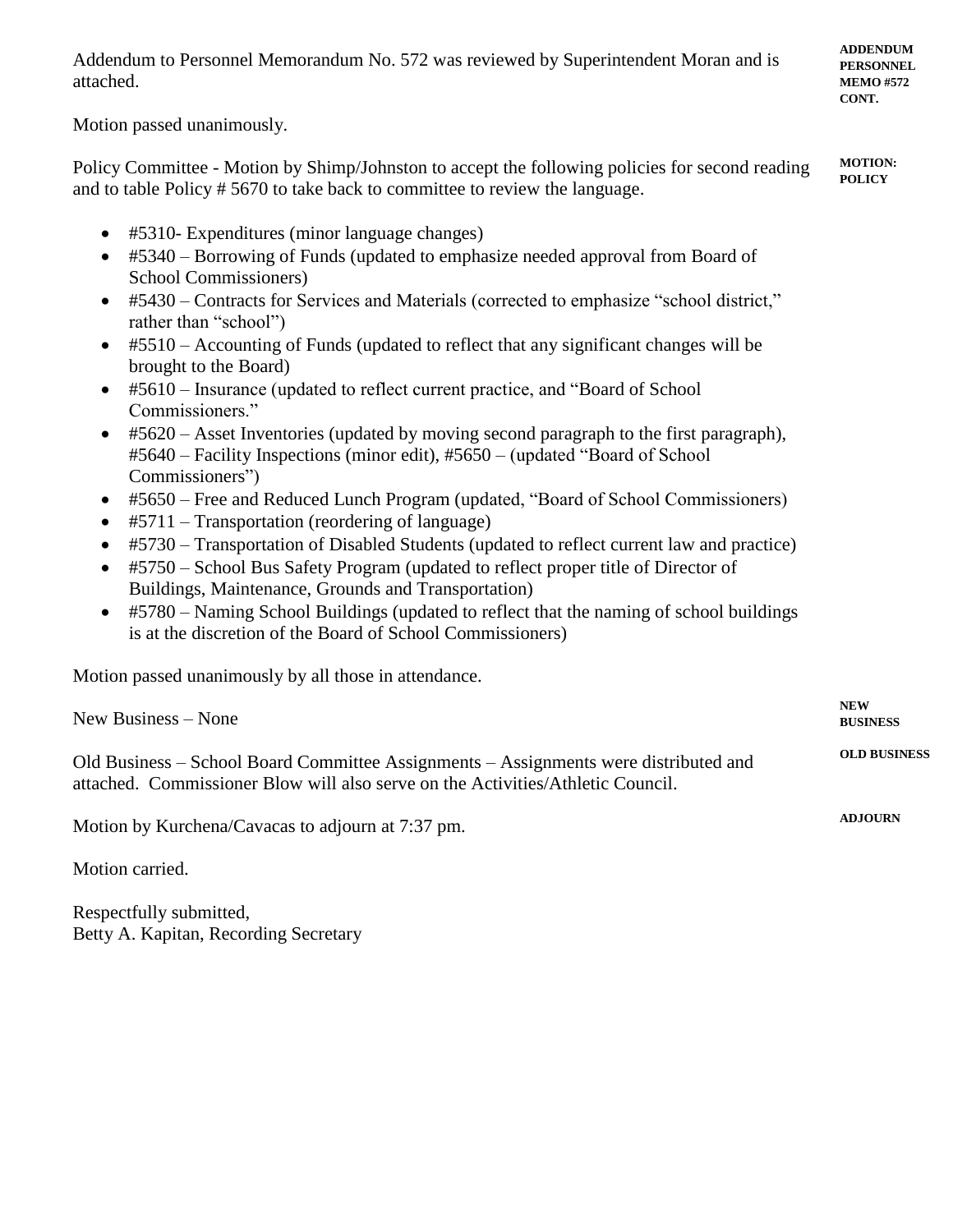TO: Board of Education

FROM: Mary E. Moran, Superintendent

DATE: April 6, 2018

RE: Personnel Memorandum – Licensed and Non-Licensed

RESOLVE: That the LICENSED and NON-LICENSED SECTION OF THE PERSONNEL MEMORANDUM **NO. 572** dated **April 6, 2018,** be approved as recommended by the Superintendent of Schools.

## *A. LICENSED SECTION*

| 1. | Appointments                          |                                   |             |                       |
|----|---------------------------------------|-----------------------------------|-------------|-----------------------|
|    | Name                                  | Position/Location                 | Salary      | <b>Effective Date</b> |
|    | <b>Renee Carpenter</b>                | Special Educator/RIS              | \$40,528.00 | 8/23/18               |
|    | <b>Taylor Trombley</b>                | Special Educator/ASC              | \$42,290.00 | 8/23/18               |
|    | 2. Transfer/Change in Employee Status |                                   |             |                       |
|    | Name                                  | Position From/To                  |             | Effective             |
|    | Jessica Henderson                     | FROM: Project Search              |             | 8/23/18               |
|    |                                       | TO: Special Educator for District |             |                       |
|    | Detlef Hagge                          | FROM: LTS Science Teacher at RHS  |             | 8/23/18               |
|    |                                       | TO: Science Teacher at RHS        |             |                       |
|    | 3. Resignations                       |                                   |             |                       |
|    | Name                                  | Position/Location                 |             | Effective             |
|    | Kristin Butler                        | Special Educator/RIS              |             | 6/30/18               |
|    | Gina Fucci                            | Counselor/ASC                     |             | 4/6/18                |
|    | Darlene Hetzel                        | Special Educator/EEE PPLC         |             | 6/30/18               |
|    |                                       |                                   |             |                       |

## *B. NON-LICENSED SECTION*

| 1. Coaching Appointments and Re-appointments (See Memo) |                                |            |                       |
|---------------------------------------------------------|--------------------------------|------------|-----------------------|
| Name                                                    | Position                       | Salary     | <b>Effective Date</b> |
| Connor Munukka                                          | 7 <sup>th</sup> Grade Baseball | \$1,267.92 | <b>Spring Season</b>  |
| Mike Davis                                              | 8 <sup>th</sup> Grade Baseball | \$1,468.12 | <b>Spring Season</b>  |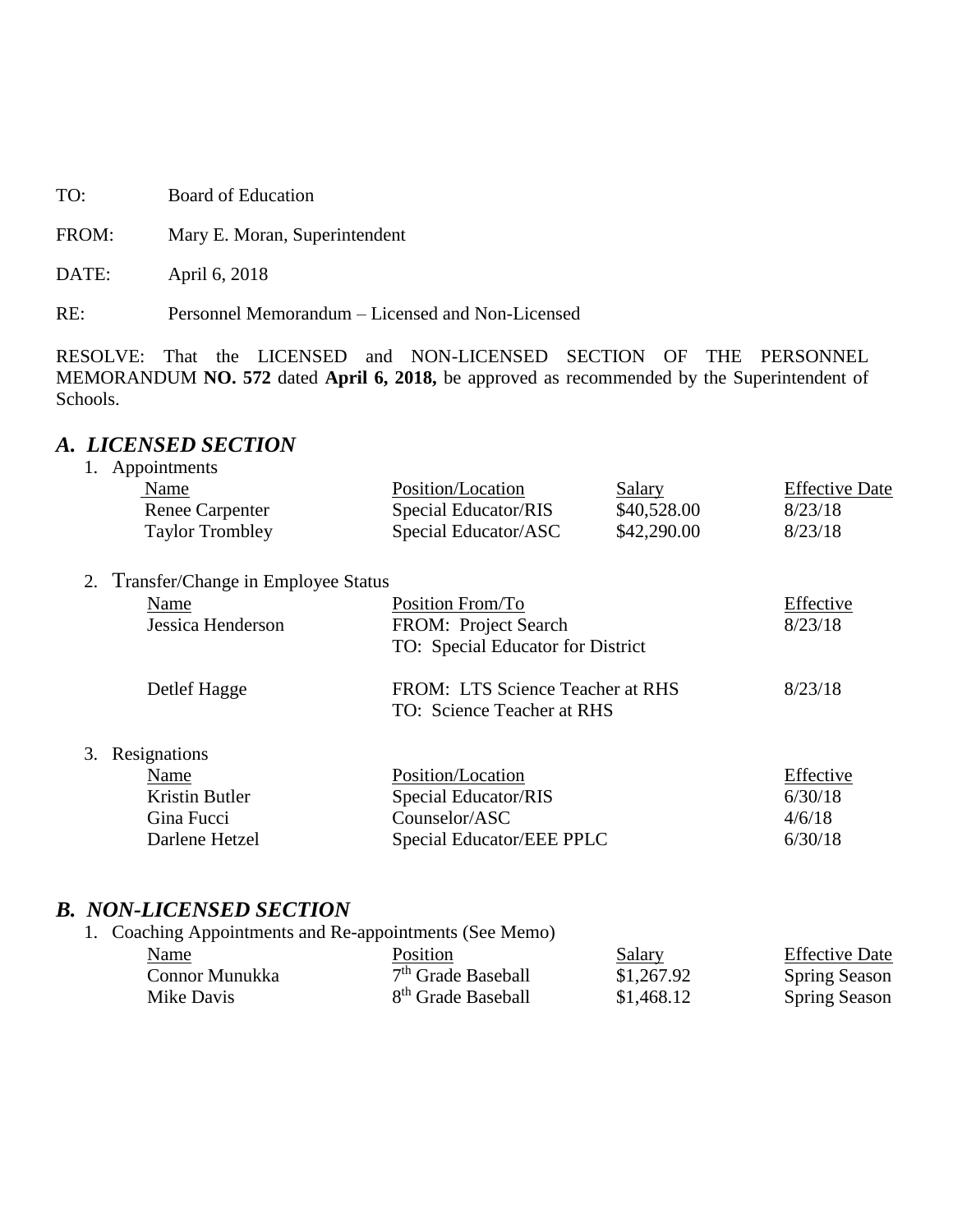# **ADDENDUM**

TO: Board of Education

FROM: Mary E. Moran, Superintendent

DATE: April 10, 2018

RE: Personnel Memorandum **ADDENDUM** – Licensed and Non-Licensed

RESOLVE: That the LICENSED and NON-LICENSED SECTION OF THE PERSONNEL MEMORANDUM **NO. 572** dated **April 10, 2018,** be approved as recommended by the Superintendent of Schools.

## *A. LICENSED SECTION*

1. Appointment

| <b>Name</b>            | Position/Location                    | <b>Salary</b> | <b>Effective Date</b> |
|------------------------|--------------------------------------|---------------|-----------------------|
| Tomas Liska            | Art Teacher/NE and NW                | \$56,387.00   | 8/23/18               |
| <b>Timothy McMahon</b> | School Social Worker/ASC \$72,246.00 |               | 8/23/18               |

#### *B. NON-LICENSED SECTION*

| 1. Appointment |                 |               |                       |
|----------------|-----------------|---------------|-----------------------|
| Name           | Position        | <b>Salary</b> | <b>Effective Date</b> |
| Connor Munukka | Paraeducator/NW | \$15.39/hr.   | 4/23/18               |